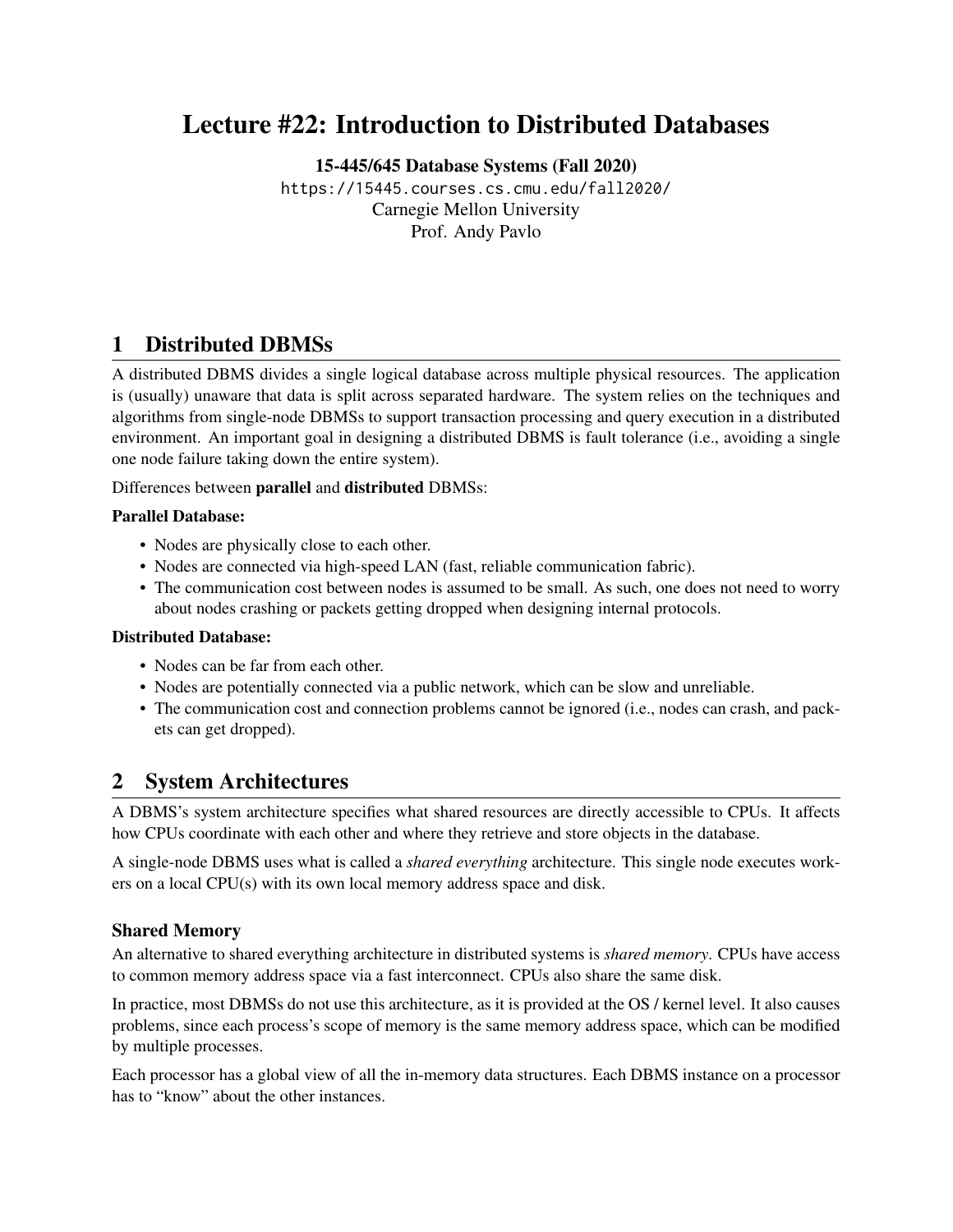

Figure 1: Database System Architectures – Four system architecture approaches ranging from sharing everything (used by non distributed systems) to sharing memory, disk, or nothing.

### Shared Disk

In a *shared disk* architecture, all CPUs can read and write to a single logical disk directly via an interconnect, but each have their own private memories. This approach is more common in cloud-based DBMSs.

The DBMS's execution layer can scale independently from the storage layer. Adding new storage nodes or execution nodes does not affect the layout or location of data in the other layer.

Nodes must send messages between them to learn about other node's current state. That is, since memory is local, if data is modified, changes must be communicated to other CPUs in the case that piece of data is in main memory for the other CPUs.

Nodes have their own buffer pool and are considered stateless. A node crash does not affect the state of the database since that is stored separately on the shared disk. The storage layer persists the state in the case of crashes.

### Shared Nothing

In a *shared nothing* environment, each node has its own CPU, memory, and disk. Nodes only communicate with each other via network.

It is more difficult to increase capacity in this architecture because the DBMS has to physically move data to new nodes. It is also difficult to ensure consistency across all nodes in the DBMS, since the nodes must coordinate with each other on the state of transactions. The advantage, however, is that shared nothing DBMSs can potentially achieve better performance and are more efficient then other types of distributed DBMS architectures.

### 3 Design Issues

Distributed DBMSs aim to maintain *data transparency*, meaning that users should not be required to know where data is physically located, or how tables are partitioned or replicated. The details of how data is being stored is hidden from the application. In other words, a SQL query that works on a single-node DBMS should work the same on a distributed DBMS.

The key design questions that distributed database systems must address are the following:

- How does the application find data?
- How should queries be executed on a distributed data? Should the query be pushed to where the data is located?
- Or should the data be pooled into a common location to execute the query?
- How does the DBMS ensure correctness?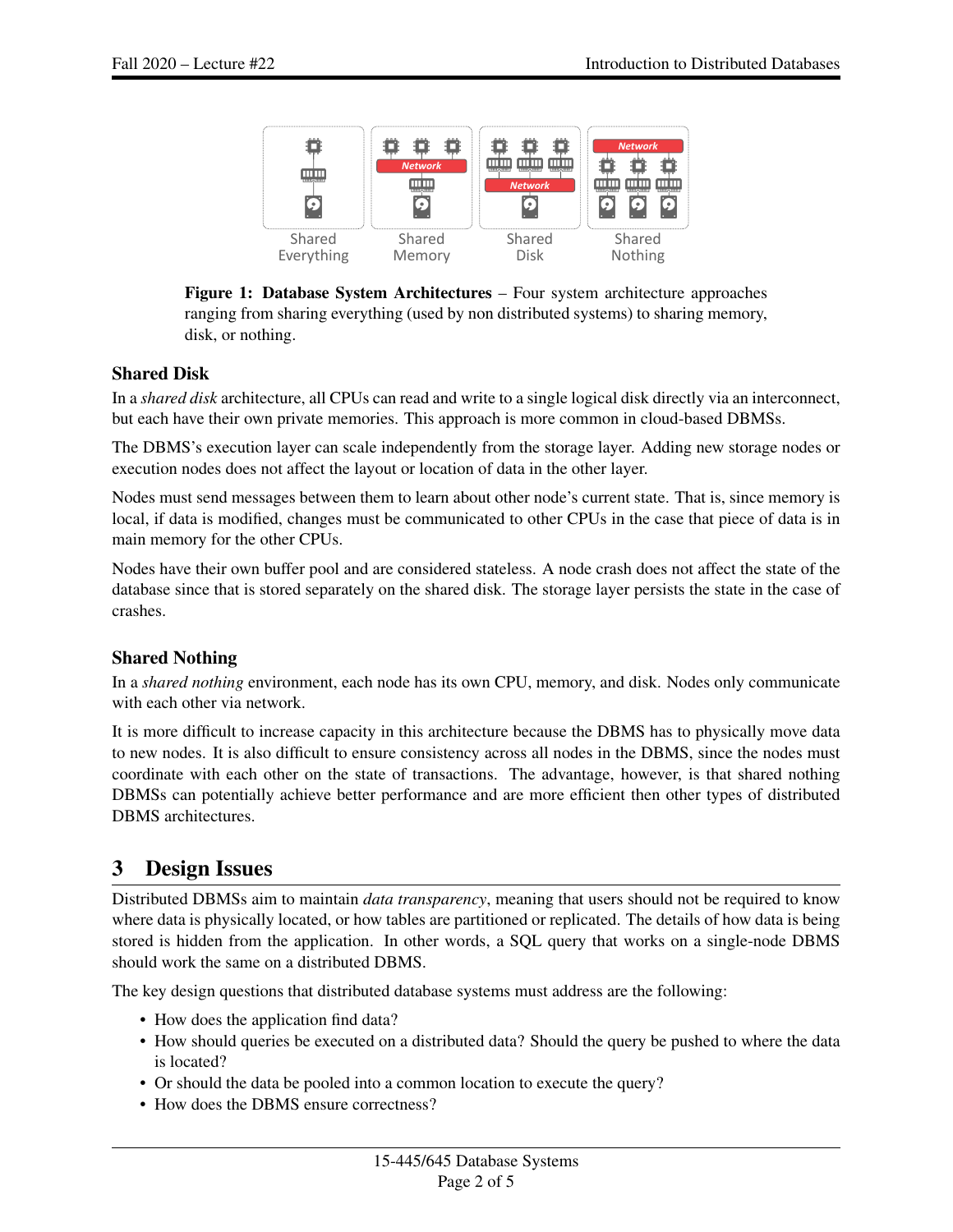Another design decision to make involves deciding how the nodes will interact in their clusters. Two options are *homogeneous* and *heterogeneous* nodes, which are both used in modern-day systems.

Homogeneous Nodes: Every node in the cluster can perform the same set of tasks (albeit on potentially different partitions of data), lending itself well to a shared nothing architecture. This makes provisioning and failover "easier". Failed tasks are assigned to available nodes.

Heterogeneous Nodes: Nodes are assigned specific tasks, so communication must happen between nodes to carry out a given task. Can allow a single physical node to host multiple "virtual" node types for dedicated tasks. Can independently scale from one node to other.

# 4 Partitioning Schemes

Distributed system must partition the database across multiple resources, including disks, nodes, processors. This process is sometimes called *sharding* in NoSQL systems. When the DBMS receives a query, it first analyzes the data that the query plan needs to access. The DBMS may potentially send fragments of the query plan to different nodes, then combines the results to produce a single answer.

The goal of a partitioning scheme is to maximize single-node transactions, or transactions that only access data contained on one partition. This allows the DBMS to not need to coordinate the behavior of concurrent transactions running on other nodes. On the other hand, a distributed transaction accesses data at one or more partitions. This requires expensive, difficult coordination, discussed in the below section.

For *logically partitioned nodes*, particular nodes are in charge of accessing specific tuples from a shared disk. For *physically partitioned nodes*, each shared nothing node reads and updates tuples it contains on its own local disk.

### Implementation

<span id="page-2-0"></span>The simplest way to partition tables is *naive data partitioning*. Each node stores one table, assuming enough storage space for a given node. This is each to implement as a query is just routed to a specific partitioning. This can be bad, since it is not scalable. One partition's resources can be exhausted if that one table is queried on often, not using all nodes available. See [Figure 2](#page-2-0) for an example.



Figure 2: Naive Table Partitioning – Given two tables, place all the tuples in table one into one partition and the tuples in table two into the other.

More commonly used is *horizontal partitioning*, which splits a table's tuples into disjoint subsets. Choose column(s) that divides the database equally in terms of size, load, or usage, called the *partitioning key(s)*. The DBMS can partition a database physical (shared nothing) or logically (shared disk) via hash partitioning or range partitioning. See [Figure 3](#page-3-0) for an example.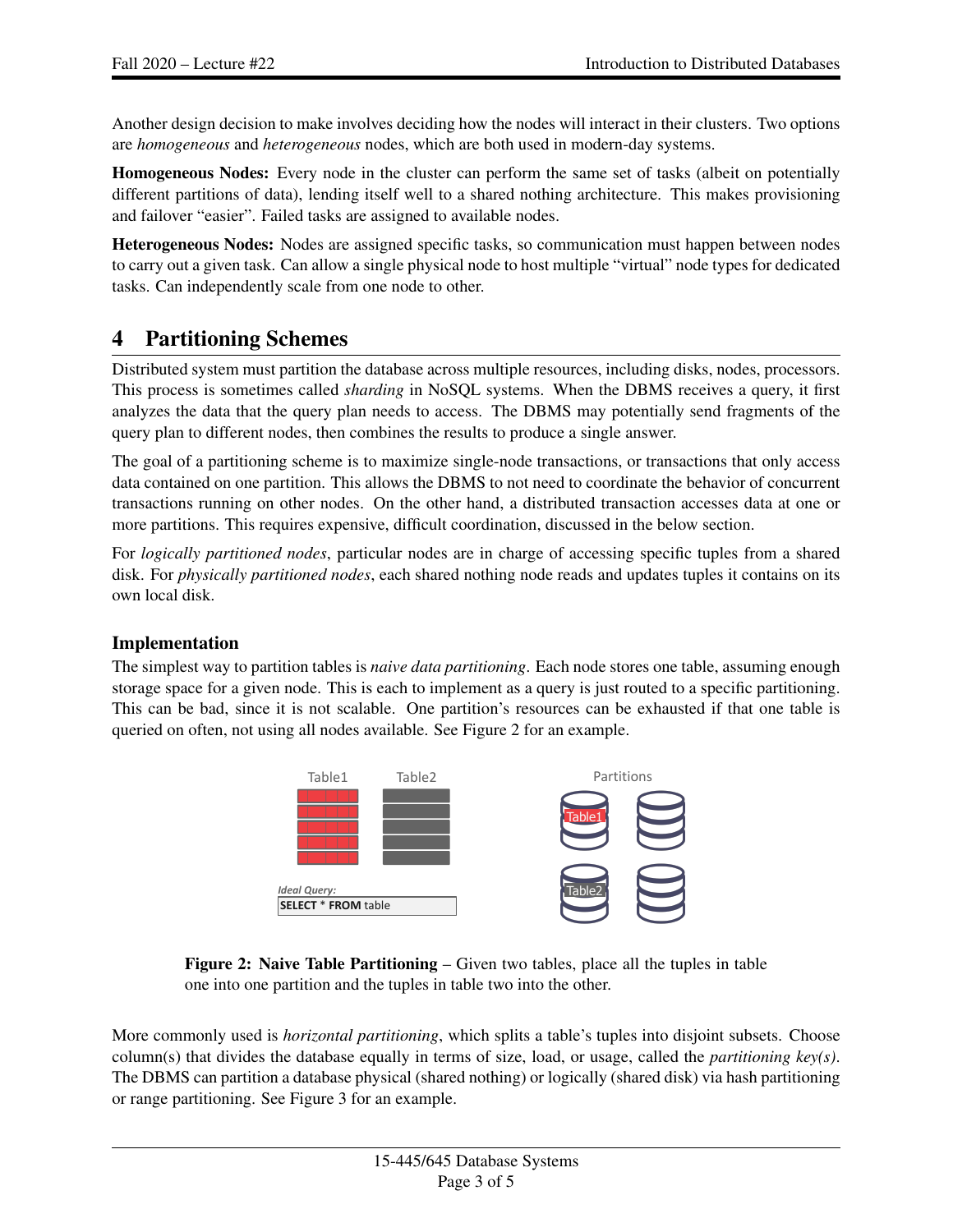<span id="page-3-0"></span>

Figure 3: Horizontal Table Partitioning – Use hash partitioning to decide where to send the data. When the DBMS receives a query, it will use the table's partitioning key(s) to find out where the data is.

# 5 Distributed Concurrency Control

A distributed transaction accesses data at one or more partitions, which requires expensive coordination.

### Centralized coordinator

<span id="page-3-1"></span>The centralized coordinator acts as a global "traffic cop" that coordinates all the behavior. See [Figure 4](#page-3-1) for a diagram.



Figure 4: Centralized Coordinator – The client communicates with the coordinator to acquire locks on the partitions that the client wants to access. Once it receives an acknowledgement from the coordinator, the client sends its queries to those partitions. Once all queries for a given transaction are done, the client sends a commit request to the coordinator. The coordinator then communicates with the partitions involved in the transaction to determine whether the transaction is allowed to commit.

### **Middleware**

Centralized coordinators can be used as *middleware*, which accepts query requests and routes queries to correct partitions.

### Decentralized coordinator

In a decentralized approach, nodes organize themselves. The client directly sends queries to one of the partitions. This *home partition* will send results back to the client. The home partition is in charge of communicating with other partitions and committing accordingly.